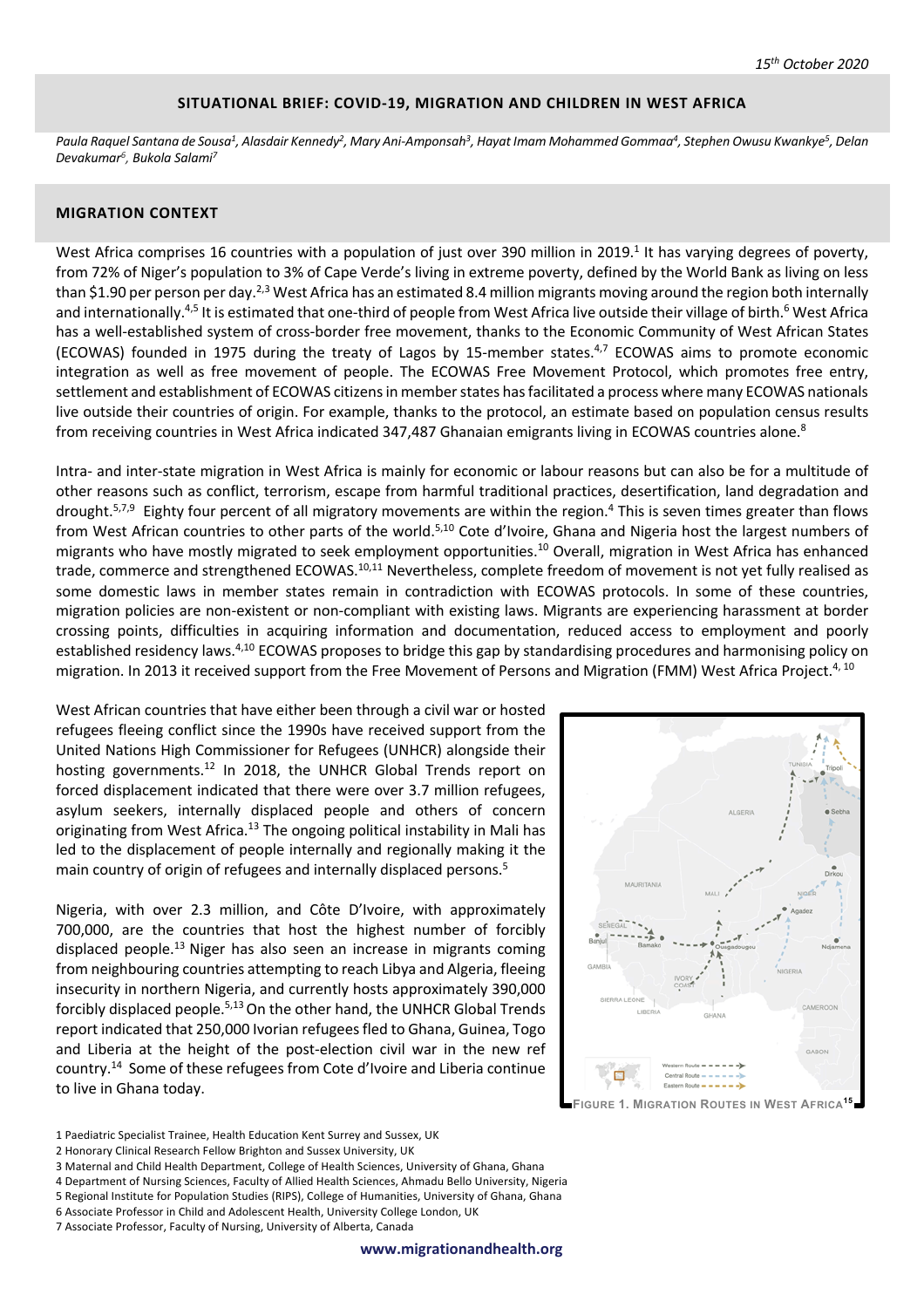A more recent trend has been the migration of ECOWAS nationals to Europe through North Africa as illustrated in Figure 1.<sup>15</sup> The most common migratory routes are irregular and have decreased since 2016 due to stronger border controls and increased policy attention. Conversely, regular migration has increased slightly from 125,811 migrants in 2016 to 153,966 migrants in 2017.<sup>4, 16</sup> Overall, migration to the EU has decreased since 2016 and resident permits for work issued by European countries to West African migrants declined by 58% between 2011 and 2017.<sup>16</sup> A 2016 United Nations Children's Fund (UNICEF) report noted that one in 45 children in the world are migrants, with one in five of these being from Africa.<sup>7</sup>A 2020 UNHCR report estimated that there were 3 million displaced children in West and Central Africa.<sup>17</sup>Many migrant children in West Africa are unaccompanied or separated from their carers and are considered *de facto* adults with attendant responsibilities.<sup>7, 18</sup> Some of these children migrate voluntarily and some are coerced.<sup>7,5, 18</sup>

# $COVID-19 RISK TO PUBLIC HEALTH$

The number of COVID-19 cases and deaths in West Africa is rising exponentially with all countries having been affected.<sup>19</sup> The majority of children who contract COVID-19 appear to have less severe symptoms and lower mortality rates than other age groups.<sup>20</sup> However, there are many other ways migrant children will be impacted by COVID-19 both in the short and the long-term, adding to the risks this vulnerable group is already exposed to.<sup>20</sup> Between 2013 and 2016, the Ebola virus disease (EVD) epidemic of West Africa affected 28,600 individuals and caused 11,000 deaths.<sup>21</sup> EVD has different characteristics compared to COVID-19. However, its impact on the region can help identify the possible repercussions COVID-19 may have in West Africa:

# **1.** Neglect of and rise in other health conditions

During the current pandemic, not only could health systems prioritise and become overloaded with COVID-19 patients but people may be less likely to attend hospitals and other preventative and curative healthcare facilities due to fear of the virus. This may have the added effect of undermining the health improvements made over previous years.22 During the EVD epidemic, healthcare systems in Guinea, Sierra Leone and Liberia were overwhelmed and routine services such as HIV testing and childhood vaccinations declined. Sierra Leone had an estimated excess 2,800 deaths from complicated malaria, HIV and tuberculosis (TB) between 2014-15. Similarly, following a reduction in the utilisation of family planning services, antenatal care and postnatal care services, the country had 3,600 excess deaths in maternal and neonatal healthcare sectors including stillbirths.20,23 In April 2020, the Ghana Health Service reported an outbreak of cerebrospinal meningitis (CSM) in five of sixteen administrative regions in the country. However, notwithstanding the higher death toll recorded from CSM in comparison with COVID-19 at the time, CSM received a slow pace of national response due to an overstretched national health team managing COVID-19.24

As is usual when the rainy season begins in West Africa, infection rates due to endemic conditions such as malaria will rise. This may be a bigger threat than usual if healthcare systems prioritise COVID-19. Outbreaks of infectious diseases such as Lassa fever with higher mortality rates than COVID-19 may receive reduced public health attention and funding.<sup>25</sup> In addition, should there be a reduction in the number of children being vaccinated, there may be a rise in cholera, measles, meningitis and diarrhoeal illnesses. Migrant children have a pre-existing vulnerability to these conditions which could be exacerbated during the pandemic.<sup>26</sup> In Nigeria, the last case of wild polio virus was reported in August 2015 after a successful eradication programme. The campaign faced more challenges in the north, which has a high prevalence of internally displaced children from insurgency, due to low immunisation rates.<sup>27</sup> Migrant children in regions such as this may be vulnerable to resurgences.

### **2. Negative impact from containment measures and restrictions**

Strict population restrictions and containment measures, commonly known as lockdowns, may result in reduced access to healthcare services and food. Conditions such as malnutrition are worsened due to reduced access to food and therapeutic feeds.<sup>20, 28</sup> Good nutrition has been associated with a better prognosis with COVID-19 in the inpatient setting.<sup>28, 29</sup> The impact of COVID-19 on migrant children with HIV/AIDS and TB is not yet known but access to medication may be hampered.<sup>20</sup> Migrant children from remote areas may not be able to access healthcare services due to reduced availability and increased public transport fares during 'lockdown' periods.<sup>30-33</sup> Travel restrictions and containment measures may also restrict the distribution of provisions, such as food from NGOs, to migrant children.

### **3. Rise in abuse and teenage pregnancy rates**

During the EVD epidemic, spikes in sexual abuse cases were reported and teenage pregnancy rates rose. Female children turned towards transactional sex to pay for day to day needs.<sup>20</sup> Without access to contraception and safe abortion services, this often led to teenage pregnancy which increased by 65% over the course of the outbreak.<sup>20</sup> We may see a similar pattern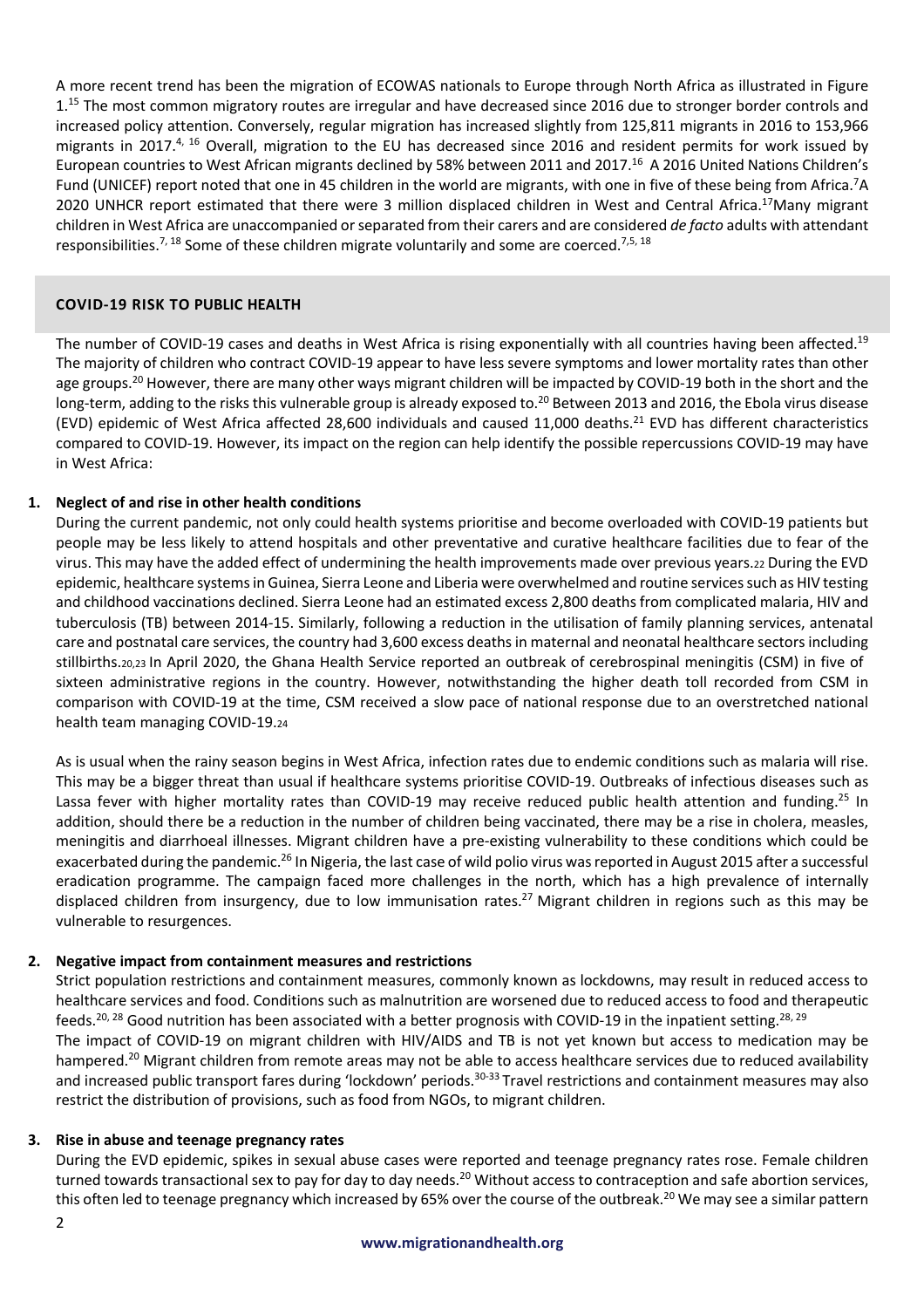during COVID-19 in young migrant persons due to containment measures including school closures, travel restrictions, country-wide economic strains and reduced access to healthcare facilities.

# **4. Reduced school attendance and increased child labour**

In response to the pandemic, some countries have imposed school closures. Many children are now reliant upon their caregiver to meet their developmental needs. This is unlikely to be achievable in some migrant families.<sup>34</sup> During the EVD epidemic, many older children were forced to drop out of school to care for younger siblings or frail elders.<sup>20</sup> Prior to the COVID-19 pandemic, refugee children were twice as likely to be out of school. Now, reduced access to educational facilities and a loss of family income may increase child labour.<sup>20</sup> In the long-term, persistent economic precarity for families may lead to forced child labour preventing children from returning to school long after the pandemic has ended. Schools are often a safe haven for vulnerable migrants, refugees and internally displaced children, providing a platform for safeguarding but also for information about COVID-19.<sup>30</sup> Migrant children may have also been excluded from the huge flurry of social media content regarding prevention and detection of COVID-19 due to poor access to online content. With learning being switched from face to face to online delivery, it is likely that many children will not be able to access these remotely. For example, in sub-Saharan Africa, 89% of learners do not have household computers and 82% lack internet access.<sup>16</sup>

# **5. Increased abandonment and orphan rates**

During the EVD epidemic, it was reported that in Guinea, Liberia and Sierra Leone, 22,000 children lost one or both parents.<sup>20</sup> Many migrant children may be orphaned due to their carers dying of COVID-19. During the current pandemic, children may be temporarily left without care if parents are hospitalised due to COVID-19.<sup>20</sup> Children with either suspected or confirmed COVID-19 are also at risk of being abandoned by their own carers due to fears associated with the virus and without a robust social care system, their safety and future is compromised.<sup>20</sup> Abandoned or orphaned migrant children may become vulnerable to exploitation, abuse, violence, forced begging and child labour.<sup>20</sup> They are less likely to have extended family nearby to turn to for help, leaving them to fend for themselves.35

# **6. Migrant children from the poorest communities may be hardest hit**

A large proportion of families are on very low incomes and are ill-equipped financially to cope with the impact of the COVID-19 pandemic.<sup>36</sup> This may result in children becoming hungry and a rise in crime as families become desperate to survive. <sup>37,</sup> 38 Ongoing threats to food security, such as the current locust swarms in East Africa, may exacerbate the situation.<sup>39</sup> An estimated 19 million people will face an annual climate related food shortage from June to August in the Sahel and West Africa – a 77% increase - without factoring in the impact of COVID-19.40 Living conditions for migrant children may become even more precarious due to overcrowding in accommodation and transport systems, water shortages and inadequate sanitation.<sup>41</sup> This has been described in concentrated populations of internally displaced persons in camps, camp-like settings and host communities in North Eastern Nigeria.<sup>42</sup> These factors make social distancing and self-isolation almost impossible. Following the eventual end of the COVID-19 pandemic, it is unlikely that migrant families and children will be included in economic recovery initiatives.16

# **7. Impact on mental health and stigma**

Children and caregivers around the world will experience huge amounts of stress, anxiety and fear which will impact on their emotional and psychological health. Incidences of violence at home may increase due to stresses on families, particularly whilst in quarantine and during "lockdowns". Isolation and the inability to socialise with peers may also negatively affect children's mental state.<sup>43</sup> Social workers during the EVD epidemic played a critical role by providing space for vulnerable families to express their fears and request basic needs.<sup>20</sup> The stigma attached to COVID-19 may result in reluctance from carers to seek medical attention for children with symptoms. This may make it harder to contain the virus in overcrowded accommodation and put infected children at risk should a complication occur.<sup>23</sup> Children who have recovered from COVID-19 or have been exposed to the virus may be shunned due to the stigma and fears that the child might still be infective. This may be worse for migrant children who do have a community around them and may impact their mental health.<sup>20</sup> What's more, children left behind at home by migrant parents are more vulnerable to mental health conditions and the uncertainty of when families will be reunited may exacerbate this problem.<sup>44</sup>

# **8. Changes in border status**

As detailed in the section entitled "response" below, border closures and an inability to register may impact on migrant children.45 Returning to their country of origin or the ability to flee conflict may be impossible. A lack of asylum or civil registration may impede access to safety, protection and services.

# **9. Increased risk to migrant children from West Africa in high income countries**

Migrants from West Africa in high income countries may already suffer threats and fear of detention and deportation by immigration authorities.<sup>16</sup> Children from this group may be exposed to additional risks as a consequence of the current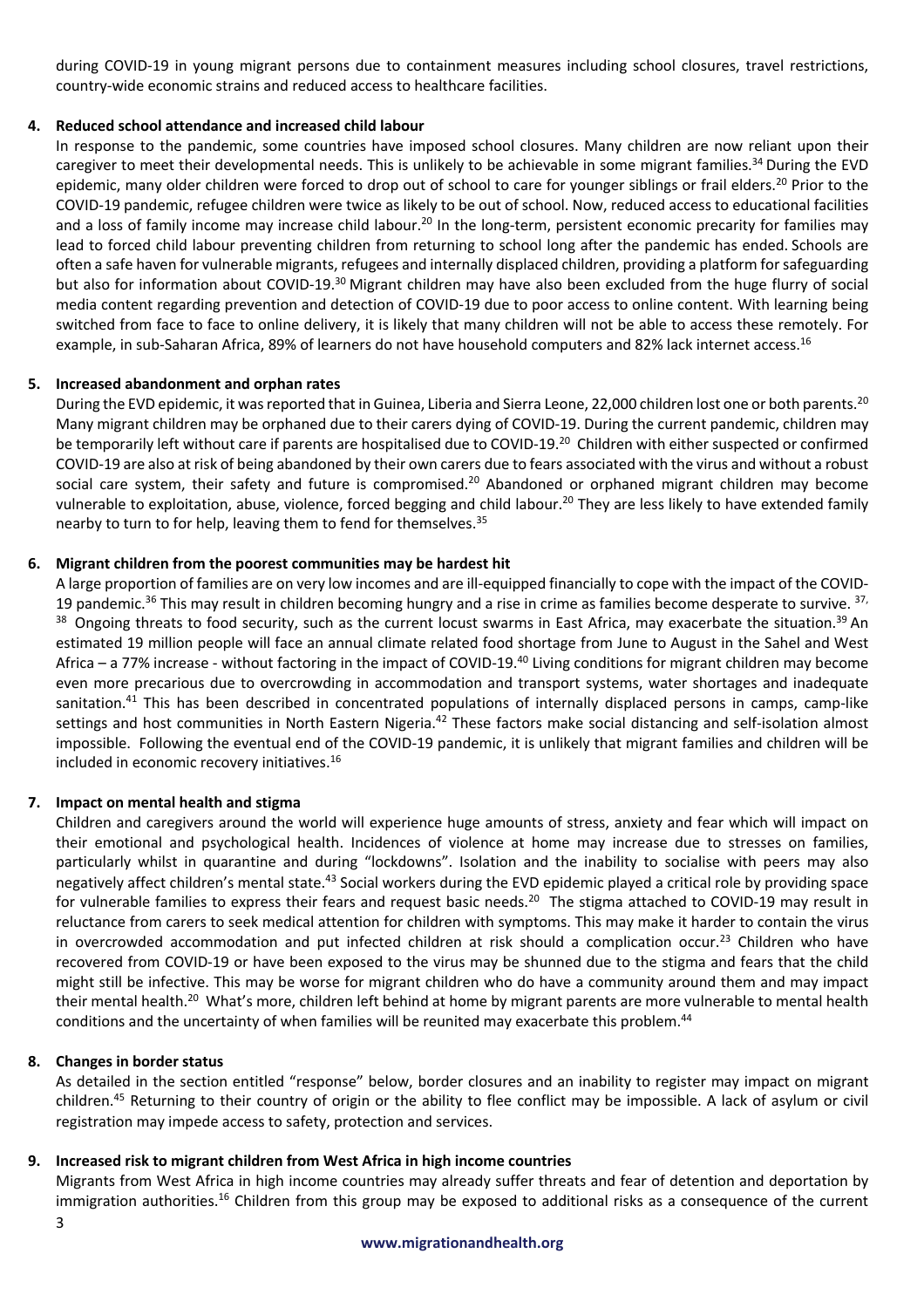pandemic. For instance, in Marseille, France, many unaccompanied minors were left unprotected prior to the COVID-19 pandemic and public child protection services have been halted since its commencement. As a result, unaccompanied migrant children have been forced to live in the streets or in unsanitary overcrowded squats.<sup>16</sup> The perception of migrants as carriers of COVID-19 has further marginalised this group and caused a rise in xenophobia. The resulting discrimination may cause further health inequalities and movement restrictions.<sup>46</sup>

## **10. Reduced COVID-19 preparedness**

Having drawn from the experience of the EVD epidemic and, more recently, Lassa fever outbreaks, some West African nations have been able to better prepare for the COVID-19 pandemic.<sup>47</sup> However, a shortage of ventilators and Personal Protective Equipment (PPE) added to an already pressurised healthcare system with a chronic shortage of doctors and an unreliable electricity supply means they remain vulnerable.<sup>48</sup> The ReadyScore can be used to illustrate this point.<sup>49</sup> The score, which determines a country's ability to "find, stop and prevent epidemics", qualifies a country as "not ready" if it is less than 39 or having "work to do" if between 79 and 40. As an example, in 2019 a Joint External Evaluation (JEE) of Nigeria reported a ReadyScore of 46.50 In Sierra Leone, a country far more impacted by the EVD epidemic than Nigeria, it was lower at 43. The least prepared country was Burkina Faso at 34, with all countries in the region ranging between 34 and 46. This is in contrast to Belgium's score of 85 and the United States of America's score of 87, two of the hardest hit countries by COVID-19. What's more, foreign aid may not arrive as readily as before to support these systems. A report by the Organisation for Economic Co-operation and Development (OECD) on the socio-economic implications of COVID-19 in Africa, states the aid budget from donor countries may be impacted as higher income nations are facing challenges themselves.<sup>51</sup> The potential impact of overwhelmed healthcare systems with limited external support on vulnerable groups, such as migrant children, could be devastating.

In summary, COVID-19 is an additional threat to migrant children's physical and mental health in West Africa. These children do not necessarily live within a robust community or family unit and are therefore vulnerable to abuse and exploitation. Education and access to COVID-19 information may be reduced and they may be victims of stigmatisation, especially if their carer or a family member contracts or dies from COVID-19. Migrant children are more likely to be from poorer communities which are likely to suffer the worst of the economic impact of COVID-19.

# **9:0[560: 25 =5>1?@AB 8\ E5>:96D:620C D3721742:947 ] F3D461249146 59E4610421560**

# **Internal, ECOWAS and community responses**

Government responsesto the COVID-19 pandemic have varied across West Africa. Some nations, such as Sierra Leone, were already implementing quarantine measures on air travel before some European countries.<sup>52</sup> Some states have chosen to impose lockdowns or partial lockdowns as a means to flatten the infection rate curve. In many ECOWAS countries, borders have remained closed for approximately two months.<sup>45</sup> Some of these steps were implemented without instituting the necessary supportive measures as other African countries have successfully done, such as Rwanda,<sup>53</sup> for instance dispensing of food and funds.

During the pandemic, there has been a lack of consistency in some aspects of border status, access to asylum and civil registration and freedom of movement policy between West African nations.45 According to an UNHCR COVID-19 protection dashboard published on the 15<sup>th</sup> April 2020, Benin still held an open border status for asylum seekers whereas Niger was closed with access to asylum.45 The remaining nations' borders were still closed. Only Guinea, Sierra Leone, Liberia and Mali still had access to asylum registration. There was freedom of movement in Liberia, Ghana, Mali and Benin but not in Sierra Leone, Senegal and The Gambia. Only Liberia and Ghana provided full access to civil registration and documentation. Border closures and inability to register may impact migrant children.45

According to the same UNHCR report, there has been a consistent response in the region with regard to certain aspects such as repatriation, access to health care services and education.<sup>45</sup> There have been no cases of refoulment and facilitated voluntary repatriation of refugees has been suspended across the region.<sup>45</sup> All countries have allowed access to health care services and have closed schools and universities. Some countries are going one step further by developing national distance education programmes.<sup>45</sup> For the first time since it was founded, ECOWAS nations are seeing the Free Movement policy paralysed.<sup>54</sup> ECOWAS through the West African Health Organization (WAHO) is providing technical and financial support to member states to facilitate labour migration.<sup>55</sup>

Local private organizations are supporting communities. In Sierra Leone, for example, a local juice brand and pharmacy students have started manufacturing hand sanitiser.<sup>56,57</sup> In Ghana, local plumbers and engineers have designed handwashing sets comprising water storage barrels, with built in basins and drainage systems. These sets are either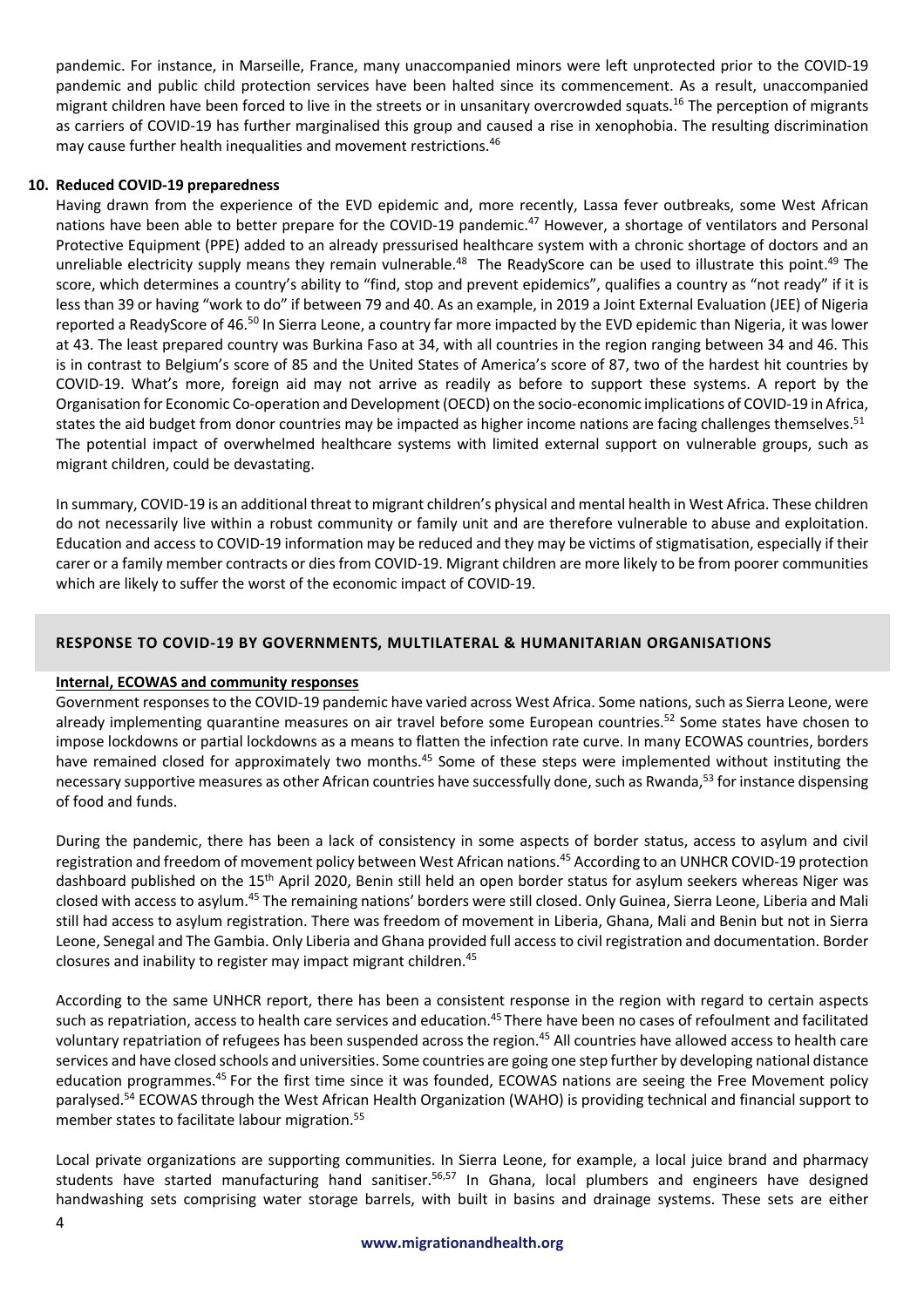manually operated or solar powered to allow non-touch technique.<sup>58</sup> Community run projects such as tailors manufacturing face masks for sale and donation to vulnerable communities and food distribution by religious organisations and individuals are bringing communities together despite their socioeconomic differences.<sup>59</sup> Chiefs, queen mothers, community elders, and celebrities are playing key roles in behaviour change communication related to handwashing, social distancing, handshaking, distribution of food items and care for orphaned children.

## **International response**

Some International aid organisations and governments, such as the People's Republic of China, have already donated generous amounts of medical supplies.<sup>60</sup> The International Organization for Migration (IOM) are working towards a coordinated response to mitigate the socio-economic and humanitarian effects of the pandemic and support longer termrecovery in West Africa.<sup>61</sup> They have 12 main areas of intervention ranging from disease surveillance to tracking mobility impacts.<sup>61</sup> They have made a pledge to create a humanitarian corridor for the voluntary return of migrants who show no signs of COVID-19 and for those who have already undergone the mandatory two-week quarantine.<sup>62,63</sup> The United Nations (UN) is also assessing the need for this humanitarian corridor to facilitate movements of UN personnel and transportation of goods for the provision of humanitarian aid across the region.<sup>63</sup>

IOM has developed a brochure in various languages about COVID-19 prevention and continues to support migrants in West Africa. In Niger, they are currently supporting 2,371 migrants who have been stranded during the COVID-19 pandemic and have reported an increasing number of migrants arriving in the country despite a nationwide lockdown.<sup>63</sup> They have installed hand washing stations, set-up awareness raising programmes and carry out regular checks for symptoms. As of the 2<sup>nd</sup> of April 2020, in collaboration with Médecins Sans Frontières (MSF), they are also supporting 764 migrants in Assamaka in Niger who have travelled from other West African Nations, including children.<sup>63</sup> One of the difficulties MSF is having with new arrivals is setting up quarantine areas separate from the pre-existing groups. They are also reporting that border closures have resulted in migrants being abandoned by smugglers. For example, 256 migrants from Nigeria, Ghana and Burkina Fasso were abandoned at Libyan borders. With borders closed and internal movements somewhat curtailed, there will be a huge strain on host communities.<sup>63</sup>

The UNHCR continues to support refugee camps and acknowledges that West African nations are taking measures to prevent the spread of the virus. However, these measures do not necessarily take into consideration refugees, internally displaced persons, stateless people and refugee returnees.<sup>44</sup> The UNHCR has made a plea to encourage screening, testing, quarantine and other measures to manage the arrival of asylum seekers and refugees in a safe manner while respecting international refugee protection standards.<sup>62</sup> They are willing to work directly with national authorities to mitigate any negative impacts. 44

UNICEF and the ILO-International Programme on the Elimination of Child Labour (IPEC) are advocating the termination of child trafficking during this pandemic and are addressing issues of violence in migrant and displaced children in Cote d'Ivoire.<sup>9,16</sup> UNICEF has also released statements that it is keeping migrant, refugee and internally displaced children at the forefront of its campaign and is supporting governments in the expansion of the availability and access to sanitation in areas where migrant and displaced children live.<sup>30</sup> It has also released the U-Report chatbot which intends to reach over 5 million young people in communities, including refugees and migrants, to provide life-saving information and to reduce misinformation.<sup>30</sup> There are still many non-governmental organizations on the ground and many still supporting remotely.<sup>40</sup> Terre des Hommes, for example, supports migrant children during the pandemic and is providing innovative solutions such as the *Gravit'eau*, a hand washing facility, in refugee camps in Mali and Burkina Fasso.<sup>9, 64</sup>

# **RECOMMENDATIONS TO ADDRESS THE HEALTH NEEDS OF MIGRANT CHILDREN IN WEST AFRICA DURING COVID-19**

The current COVID-19 pandemic is wide-reaching and has affected all parts of society in many countries around the world. It does not discriminate between population groups, yet migrant children may be amongst the most vulnerable to both the direct and indirect consequences of the virus. Governments in West African countries should devise and implement inclusive policies and we propose the following recommendations:

# 1. Urgent access to healthcare for all migrants & refugees throughout the response to COVID-19

R1. Together with international organisations and the private sector, governments should prioritise support for child health programmes, with particular attention to non-COVID-19 related morbidity and other indirect consequences of the pandemic.

R2. Ensure that everyone, including migrants and refugees have free access to healthcare facilities, particularly to access routine healthcare programmes such as national immunisation, nutrition programmes and mental health support.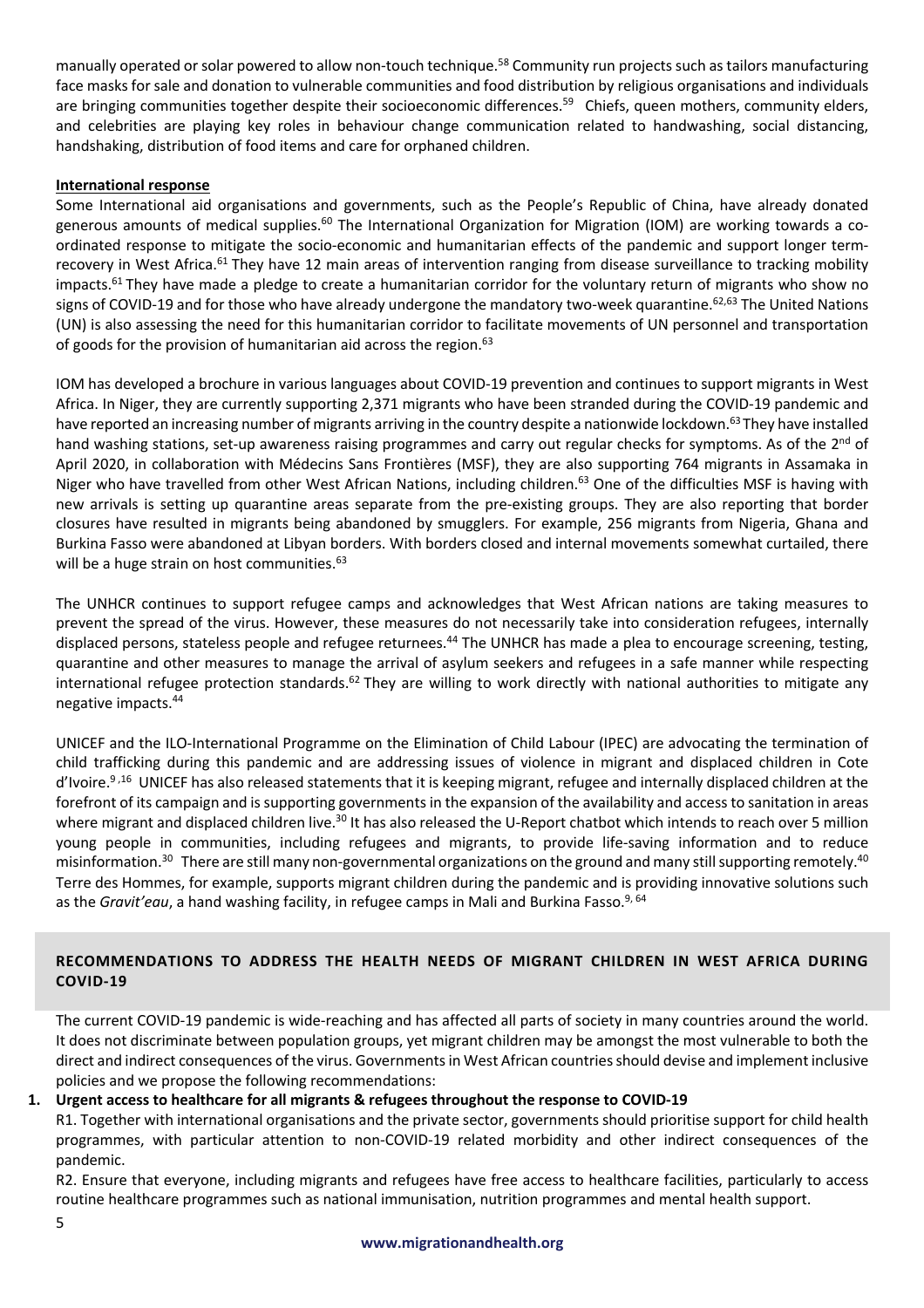R3. Any ECOWAS country that has laws limiting or removing access to public healthcare systems for migrants should immediately suspended these.

# 2. Inclusion of all migrant & refugee populations in prevention, preparedness for and response to COVID-19:

R1. Migrant and refugee populations must be urgently included in all relevant national and regional public health policies relating to COVID-19: Migrants should be provided with access to adequate testing, contact tracing, personal protective equipment (PPE), quarantine measures that preserves the family unit and must not be arbitrarily applied.

R2. Immediately improve the living standards in reception centres, camps and informal settlements, including the provision of access to clean water, ventilation, enough nutritious food and adequate sanitation services in order to limit the risk of an outbreak.

R3. Continue to strengthen collaboration with international and inter-governmental organisations such as ECOWAS and unify policies relating to migration between and amongst West African countries.

R4. Monitor and mitigate the negative side-effects of preventative measures, such as containment measures, by assessing pre-existing vulnerabilities and continue to address these using the EVD epidemic as a model to predict and reduce the negative effects on child migrants.

R5. Use the effects of COVID-19 on migrant children to highlight the risks they are exposed to and to lobby for additional funding. Organisations from higher income countries should continue to fund and, where possible, scale-up current successful projects that support migrant children with creative strategies, whilst providing governments with technical and political leadership.

R6. Invest in robust social care networks, with the assistance of humanitarian agencies, to identify orphaned children early and support them with social inclusion, foster families, minimizing discrimination and economic burdens.

R7. Urgently increase and improve protection mechanisms within and between ECOWAS nations to limit sexual exploitation and trafficking of migrant children.

R8. Ensure that border closures do not block children's right to seek asylum or return to their families and communities.

R9. High income migrant recipient countries should provide legal protection to arriving child migrants from West Africa: including placing a moratorium on all deportations, temporarily extending residency permits, ensuring there is no refoulement and suspending laws that limit access to healthcare for all migrants. These are a threat to children's rights and a public health risk. For instance, Portugal, is leading by example by granting temporary residency permits to all migrants, refugees and asylum seekers.16

R10. Prioritise the safe opening of schools. This will have a positive impact on migrant children's mental and social well-being.

# **3. Responsible, transparent and migrant inclusive public information strategies**

R1. All governments should immediately facilitate public health campaigns to provide information on COVID-19 that are transparent, linguistically and culturally appropriate to migrant and refugee children. This should be done using a variety of mediums in order to ensure migrant children can effectively access the information.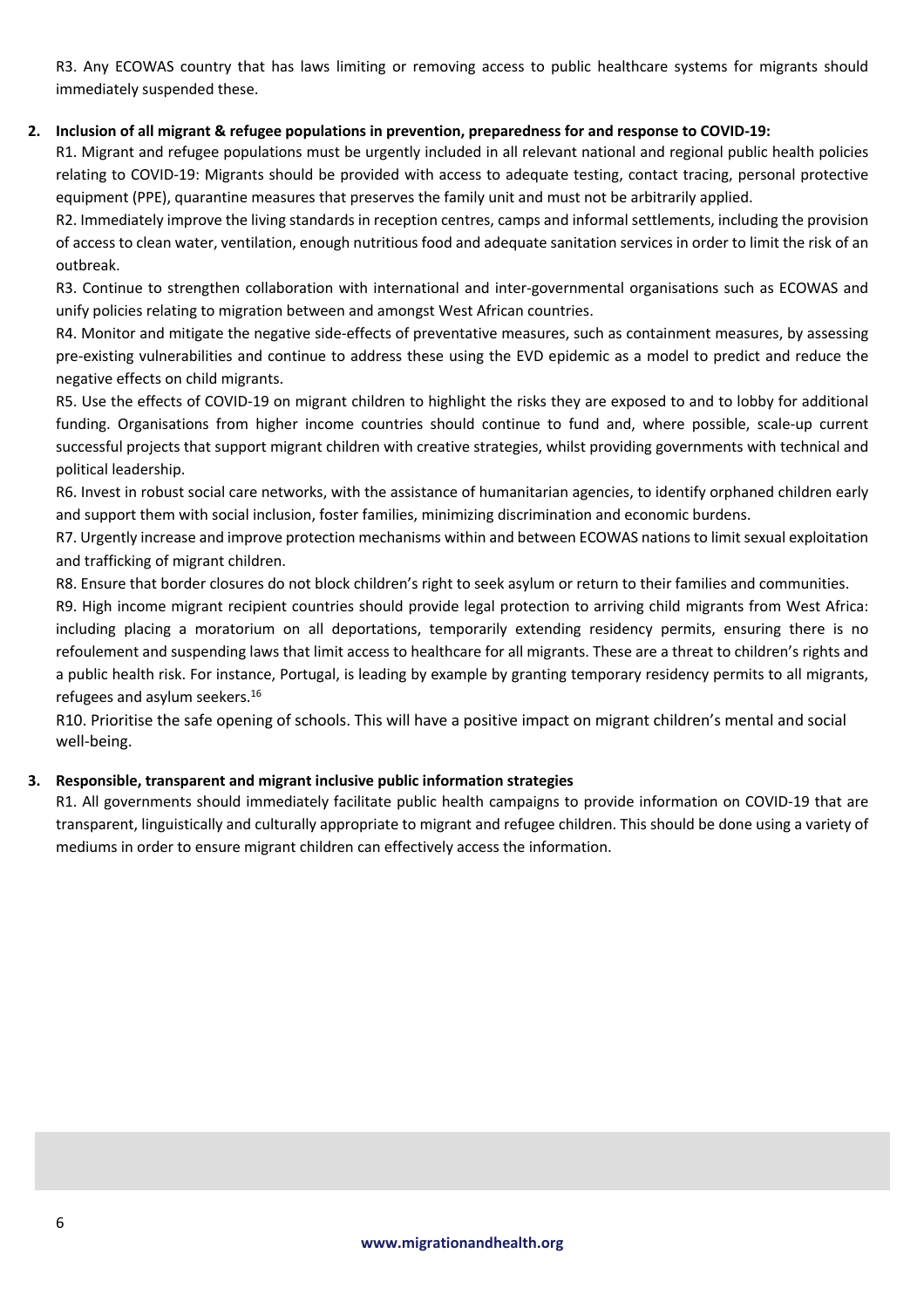# **REFERENCES**

- 1. United Nations, Department of Economic and Social Affairs, Population Division. World Population Prospects 2019, Volume II: a Demographic Profiles. Available at the Demographic entity of the Profiles.
- https://population.un.org/wpp/Graphs/1\_Demographic%20Profiles/Western%20Africa.pdf. Accessed August 24, 2020
- 2. World Data Lab. World Poverty Clock. Available at https://worldpoverty.io/map. Accessed August 24, 2020 3. The World Bank. Poverty. Available at www.worldbank.org/en/topic/poverty/overvue. Accessed June 07, 2020
- 4. Movement of Person and Migration (FFM) West Africa. Irregular migration between West Africa, North Africa and the Mediterranean.  $p.6$  Available at http://www.altaiconsulting.com/wpcontent/uploads/2016/03/Altai Consulting Free Movement and Migration in West Africa.pdf. Accessed June 3, 2020
- 5. International Organization for Migration. West and Central Africa. The regional migration context. Available at https://www.iom.int/west-and-central-africa. Accessed June 3, 2020
- 6. de Haan. Migrants, livelihoods, and Rights: The Relevance of Migration in Development Policies. Social Development Department, Department for International Development, London. 2000
- 7. International Organization for Migration. World Migration Report 2020. Available at https://publications.iom.int/system/files/pdf/wmr\_2020.pdf. p.64, 247 Accessed June 07, 2020
- 8. Awumbila M, Benneh Y, Teye JK, et al. Across artificial borders: An assessment of labour migration in ECOWAS region. Research report. ACPobs 2014, p.22 https://publications.iom.int/system/files/pdf/ecowas\_region.pdf
- 9. Dottridge M, Feneyrol O. Action to strengthen indigenous child protection mechanisms in West Africa to prevent migrant children from being subjected to abuse. La Strada International Association 2007. Available http://lastradainternational.org/lsidocs/443%20dottridge\_oct07.pdf. p.2 Accessed June 3, 2020
- 10. International Centre for Migration Policy Development. West Africa: migration flows mostly takes place within the region, not outside. Available at https://www.icmpd.org/news-centre/press-releases/west-africa-migration-flows-mostly-takesplace-within-the-region-not-outside/. Accessed June 3, 2020
- 11. Hummel D, Liehr S. Migration in the West African Sahel more than a response to climate change. Institut für sozialökologische Forschung ISOE GmbH, 2015:1-5
- 12. United Nations High Commissioner for Refugees. Global appeal 2004. West Africa. Available at https://www.unhcr.org/3fc7547c0.pdf. Accessed June 3, 2020
- 13. United Nations High Commissioner for Refugees. Global Trends. Available at https://www.unhcr.org/5d08d7ee7.pdf. p. 65- 68, 71-74 Accessed June 7, 2020.
- 14. UNHCR Global Report 2011. West Africa. Available at: https://www.unhcr.org/4fc880a80.pdf Accessed August 26, 2020
- 15. Amanda Sakuma. MSNBC. Damned for trying. Available at www.msnbc.com/specials/migrant-crisis/Libya. Accessed June 3, 2020
- 16. Published jointly by International Organization for Migration (IOM) and Eurasylum Ltd. Migration policy practice. Available https://publications.iom.int/system/files/pdf/mpp-41.pdf. p.67, 36, 34, 12, 33, 37 Accessed June 3, 2020
- 17. Executive committee of the high commissioner's programme. Update on UNCHR's operations in west and central Africa. Available at: https://www.unhcr.org/5e6a31e07.pdf. p.4. Accessed August 26, 2020
- 18. UNICEF Child Alert. The United Nations Children's Fund (UNICEF). Education under threat in West and Central Africa. Available at https://www.unicef.org/child-alert/education-threat-west-central-africa. Accessed June 3, 2020
- 19. Center for Systems Science and Engineering (CSSE). Johns Hopkins University. COVID-19 Dashboard. Available at https://gisanddata.maps.arcgis.com/apps/opsdashboard/index.html#/bda7594740fd40299423467b48e9ecf6. Accessed June 3, 2020
- 20. Human Rights Watch. COVID-19 and children's' rights. Available at Https://www.hrw.org/news/2020/04/09/covid-19 and-childrens-rights-0#\_toc37256535. Accessed May 16, 2020
- 21. WHO Ebola Response Team, et Al. After Ebola in West Africa Unpredictable Risks, Preventable Epidemics. N Engl J Med 2016;11,375(6):587-96 https://www.who.int/ebola/publications/nejm-after-ebola.pdf?ua=1 accessed 17 August 2020
- 22. Graham WJ, Afolabi B, Benova L, et al. Protecting hard-won gains for mothers and newborns in low-income and middleincome countries in the face of COVID-19: call for a service safety net. BMJ Glob Health 2020;5(6):e002754, https://gh.bmj.com/content/bmjgh/5/6/e002754.full.pdf Accessed 17 August 2020
- 23. Ray SC. Editorial: COVID-19 special collection. Afr J Prim Health Care Fam Med 2020;12(1):e1-e2
- 24. Mensah D, Asampong R, Amuna P, et al. COVID-19 effects on national health system response to a local epidemic: the case of cerebrospinal meningitis outbreak in Ghana. The Pan African Medical Journal 2020; 35:14, https://www.panafrican-medjournal.com/content/series/35/2/14/full/ Accessed 17 August 2020
- 25. Reuben RC, Danladi MMA, Pennap GR. Is the COVID-19 pandemic masking the deadlier Lassa fever epidemic in Nigeria? J Clin Virol 2020;128:104434, https://pubmed.ncbi.nlm.nih.gov/32434707/ accessed 17 August 2020
- 26. World Health Organization. Migration and Health: key issues. Available at http://www.euro.who.int/en/healthtopics/health-determinants/migration-and-health/migration-and-health-in-the-european-region/migration-and-healthkey-issues. Accessed on June 07, 2020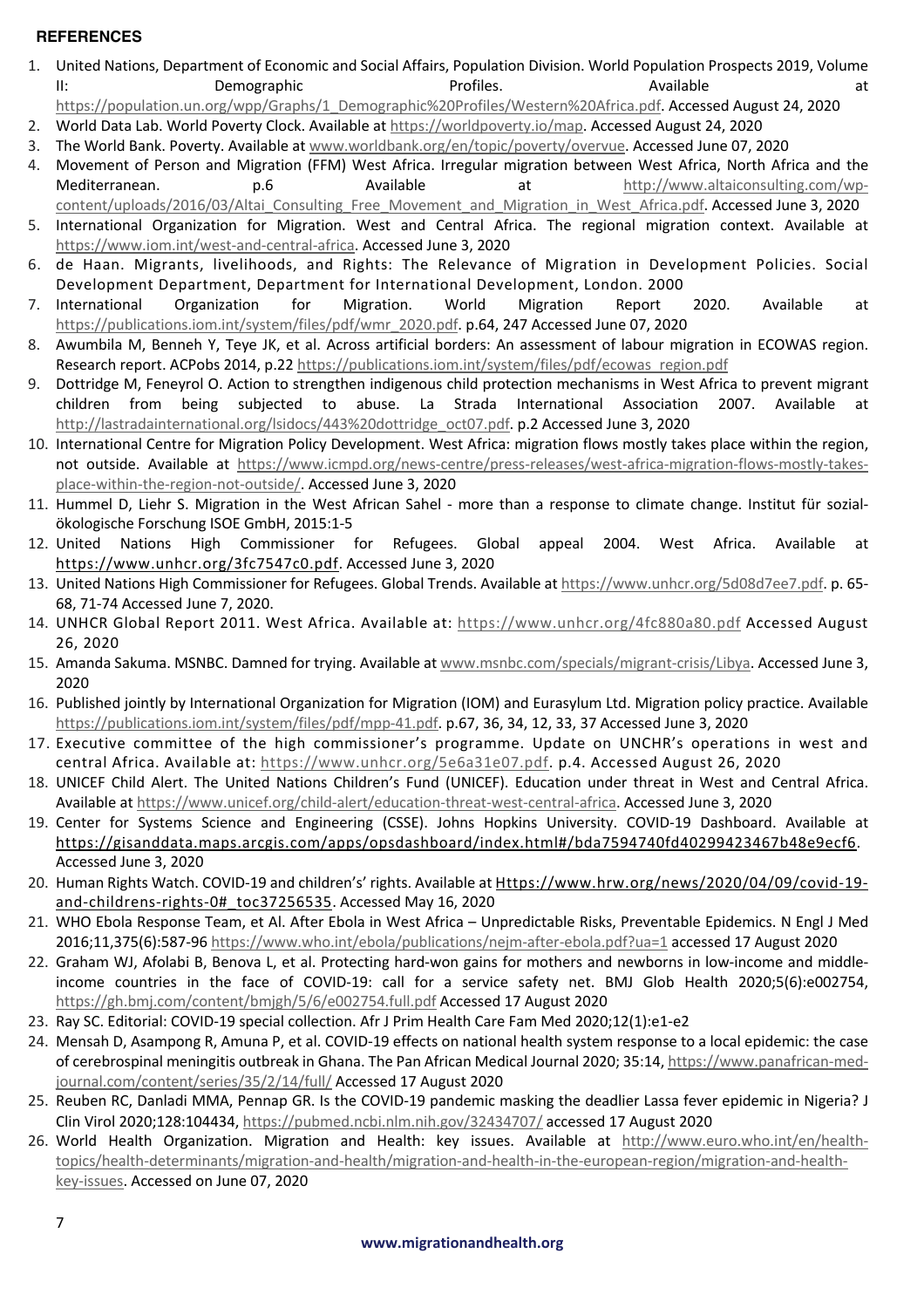- 27. Nasir UN, Bandyopadhyay AS, Montagnani F, et al. Polio elimination in Nigeria: A review. Human Vaccines and Immunotherapeutics 2016;12(3):658-63
- 28. Shameer M. Nutritional status and COVID-19: An opportunity for lasting change. Clin Med (Lond) 2020. Published online ahead of print
- 29. Laviano A, Koverech A, Zanetti M. Nutrition support in the time of SARS-COV-2 (COVID-19). Nutrition 2020. Published online ahead of print
- 30. Nicola Brandt. The United Nations Children's Fund (UNICEF). Migrant, refugee and internally displaced children at the centre of COVID-19 response and recovery. Available at https://www.unicef.org/eap/stories/migrant-refugee-and-internallydisplaced-children-centre-covid-19-response-and-recovery. Accessed June 3, 2020
- 31. Sonko M. Fangbondi. Fares increasing as transport system hit by COVID-19. Available at https://fangbondi.com/faresincreasing-as-transport-system-hit-by-covid-19. Accessed June 03, 2020
- 32. Freedom Newspaper. Barrow declares a state of emergency, amid corona infection cases in the Gambia! Available at https://www.freedomnewspaper.com/2020/03/27/barrow-declares-a-state-of-emergency-amid-corona-infection-casesin-the-gambia/. Accessed June 03, 2020
- 33. The New Humanitarian. ICYMI: Burkina Faso's spiralling crisis. Available at https://www.thenewhumanitarian.org/video/2020/03/31/Burkina-Faso-crisis-violence-coronavirus. Accessed June 03, 2020
- 34. Early childhood development and COVID-19. The United Nations Children's Fund (UNICEF). Available at https://data.unicef.org/topic/early-childhood-development/covid-19/. Accessed June 15, 2020
- 35. The United Nations Children's Fund (UNICEF). Uprooted. Available at https://www.unicef.org/publications/files/Uprooted\_growing\_crisis\_for\_refugee\_and\_migrant\_children.pdf. p.72. Accessed June 03, 2020
- 36. United Nations High Commissioner for Refugees. The rights and health of refugees, migrants and stateless must be protected in COVID-19 Response. Available at https://www.unhcr.org/news/press/2020/3/5e836f164/rights-healthrefugees-migrants-stateless-must-protected-covid-19-response.html. Accessed June 3, 2020
- 37. UN News. COVID-19 crisis putting human trafficking victims at risk of further exploitation, experts warn. Available at https://news.un.org/en/story/2020/05/1063342. Accessed June 3, 2020
- 38. World Food Programme Insight. Risk of hunger pandemic as coronavirus set to almost double acute hunger by end of 2020. Available at https://insight.wfp.org/covid-19-will-almost-double-people-in-acute-hunger-by-end-of-2020-59df0c4a8072. Accessed on June 3, 2020
- 39. Food and Agriculture Organization of the United Nations. Desert locust situation update. Available at http://www.fao.org/ag/locusts/en/info/info/index.html. Accessed June 3, 2020
- 40. The New Humanitarian. Coronavirus and aid: What we're watching, 28 May-3 June. Available at https://www.thenewhumanitarian.org/news/2020/05/28/coronavirus-humanitarian-aid-response. Accessed June 3, 2020
- 41. The United Nations Children's Fund (UNICEF). Lost at Home. Available at https://data.unicef.org/resources/lost-at-homerisks-faced-by-internally-displaced-children/. Accessed June 3, 2020
- 42. Tijjani SJ, Ma L. Is Nigeria prepared and ready to respond to the COVID-19 pandemic in its conflict affected north-eastern states. Int J Equity Health 20202; 19:77
- 43. Urbina A. Young Children's Mental Health: Impact of Social Isolation During The COVID-19 Lockdown and Effective Strategies. 10.31234/osf.io/g549x.
- 44. Fellmeth G, Rose-Clarke K, Zhao C. Health impacts of parental migration on left-behind children and adolescents: a systematic review and meta-analysis. Lancet 2018;392:2567-82
- 45. United Nations High Commissioner for Refugees. UNHCR West and Central Africa Impact of COVID-19 on protection. Available at https://data2.unhcr.org/en/documents/download/75708. Accessed June 3, 2020
- 46. Max-Planck-Gesellschaft. COVID-19 and enduring stigma. Available at https://www.mpg.de/14741776/covid-19-andenduring-stigma. Accessed June 15, 2020
- 47. The World Bank. In the face of Coronavirus, African countries apply lessons from Ebola response. Available at https://www.worldbank.org/en/news/feature/2020/04/03/in-the-face-of-coronavirus-african-countries-apply-lessonsfrom-ebola-response. Accessed June 03, 2020
- 48. Organisation for Economic co-operation and development. Accelerating the response to COVID-19: what does Africa need. Available at https://oecd-development-matters.org/2020/05/01/accelerating-the-response-to-covid-19-what-does-africaneed/. Accessed June 03, 2020
- 49. Prevent Epidemics. ReadyScore Map. Available at https://preventepidemics.org/map/. Accessed June 03, 2020
- 50. BMJ Global Health Blogs. Ready or not? COVID-19 and epidemic preparedness in Nigeria. Available at https://blogs.bmj.com/BMJGH/2020/05/02/READY-OR-NOT-COVID-19-AND-EPIDEMIC-PREPAREDNESS-IN-NIGERIA/. Accessed June 3, 2020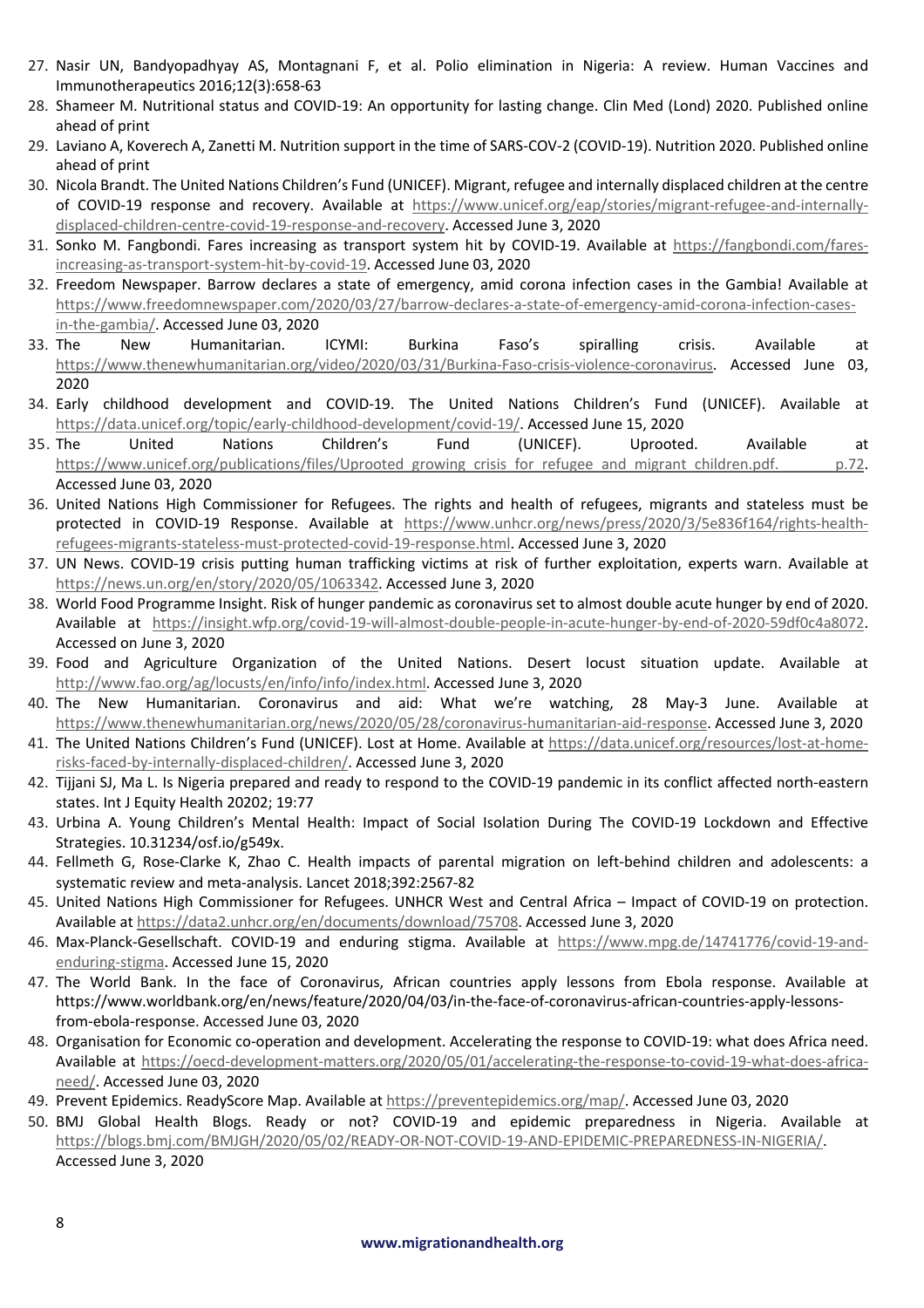- 51. Organisation for Economic co-operation and development. COVID-19 in Africa: Regional socio-economic implications and policy priorities. Available at https://read.oecd-ilibrary.org/view/?ref=132\_132745-u5pt1rdb5x&title=COVID-19-in-Africa-Regional-socio-economic-implications-and-policy-priorities. p. 12 Accessed June 03, 2020
- 52. Garda World. Sierra Leone: Government suspends all air traffic due to COVID-19. Available at https://www.garda.com/crisis24/news-alerts/324941/sierra-leone-government-suspends-all-air-traffic-due-to-covid-19 march-22-update-2. Accessed June 3, 2020
- 53. African Business Magazine. Rwanda unveils social protection for the vulnerable during COVID-19.Available at https://africanbusinessmagazine.com/region/east-africa/rwanda-unveils-social-protection-for-the-vulnerable-duringcovid-19/. Accessed June 3, 2020
- 54. Instituto Per Gli Studi Di Politica Internazionale. Covid-19 is paralyzing one of West Africa's main resources: Migrants. Available at https://www.ispionline.it/en/pubblicazione/covid-19-paralyzing-one-west-africas-main-resources-migrants-25730. Accessed on June 03, 2020
- 55. United Nations Office for the Coordination of Humanitarian Affairs. Statement of the African Union (AU) Labour Migration Advisory Committee (LMAC) on the novel Coronavirus disease COVID-19 and the condition of African migrant workers. Available at https://reliefweb.int/report/world/statement-african-union-au-labourmigration-advisory-committee-lmac-novel-coronavirus. Accessed June 03, 2020
- 56. Capitol Foods. Sierra Juice. Available at https://capitolfoods.co/juice/. Accessed June 3, 2020
- 57. Murray FH. Sierra Leone medical school produces locally made sanitizer. Available at https://www.politicosl.com/articles/sierra-leone-medical-school-produces-locally-made-sanitizer. Accessed June 3, 2020
- 58. Cable News Network. A solar-powered hand-washing basin encourages personal hygiene in Ghana amidst coronavirus. Available at https://edition.cnn.com/2020/05/09/africa/ghana-coronavirus-handwash/index.html. Accessed June 15, 2020
- 59. Kalu B. COVID-19 in Nigeria: Disease of Hunger. Lancet Resp Med 2020. Published Online DOI:10.1016/S22132600(20)30220-4
- 60. Oritsetsemaye Akapa Esq. The Herald. Jack Ma donates 500 ventilators to Nigeria, other African countries. Available at https://www.herald.ng/jack-donates-500-ventilators-nigeria/. Accessed June 3, 2020
- 61. International Organization for Migration. IOM response Highlights for West and Central Africa. Available at https://rodakar.iom.int/ioms-response. Accessed June 03, 2020
- 62. United Nations High Commissioner for Refugees. Statement by Filippo Grandi, UN High Commissioner for refugees, on the COVID-19 crisis. Available at https://www.unhcr.org/neu/35541-statement-by-filippo-grandi-un-high-commissioner-forrefugees-on-the-covid-19-crisis.html. Accessed June 3, 2020
- 63. Africa Renewal. IOM steps up response for migrants stranded in Niger amidst COVID-19 lockdown. Available at https://www.un.org/africarenewal/news/coronavirus/iom-steps-response-migrants-stranded-niger-amidst-covid-19 lockdown. Accessed June 3, 2020
- 64. Terre des hommes. Gravit'eau: washing your hands with recycled water. Available at https://www.tdh.ch/en/projects/graviteau-washing-your-hands-recycled-water. Accessed June 3, 2020